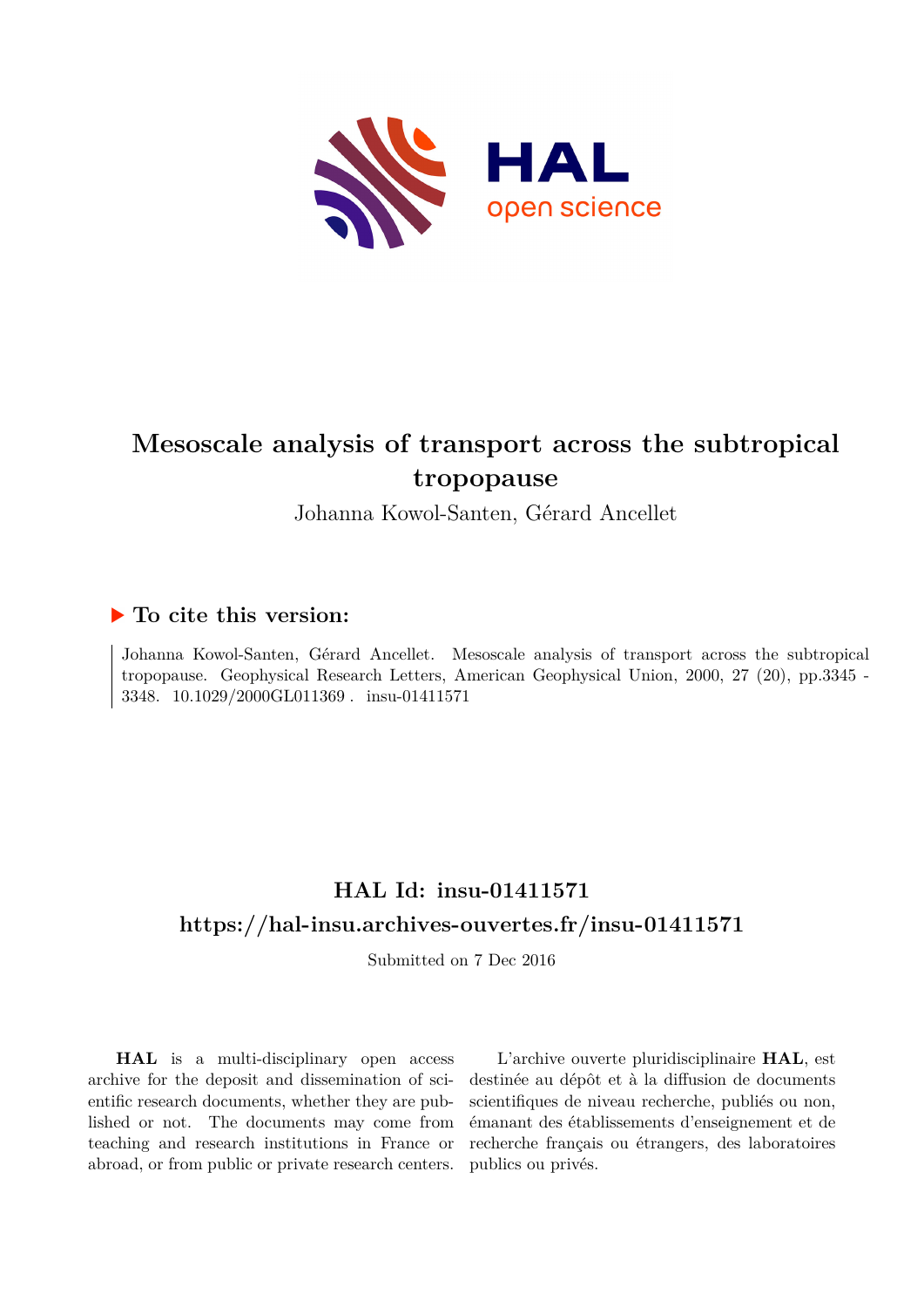## **Mesoscale analysis of transport across the subtropical tropopause**

**Johanna Kowol-Santen and Gérard Ancellet** Service d'Aéronomie du CNRS, Paris

**Abstract. An airborne ozone lidar has been operated on March 26 and 27, 1999 in order to document the ozone distribution near the subtropical jet (STJ) in the 5øW-15øW longitude band which corresponds to an area where the STJ accelerates and interacts strongly with mid-latitude cyclones. The two main features observed are a tropopause fold in the region where the STJ accelerates and an intrusion of subtropical tropospheric air into the mid-latitude lower stratosphere. A mesoscale meteorological model is applied with high vertical resolution in order to study the strong layering in the upper troposphere and lower stratosphere.** 

### **Introduction**

**The dynamical processes associated with the subtropical jet determine the transport across the subtropical tropopause modifying the budget of chemically reactive minor constituents in the lower stratosphere and upper troposphere.** 

**To get a better insight especially in the transport of tropospheric tropical air into the mid-latitude stratosphere Desder et al. [1995] have used water vapor profiles. More recently, ground based lidar observations with their good vertical and temporal resolution have revealed the occurrence of large scale tropopause folds at the southern hemispheric STJ [Baray et al., 2000]. Ground based observations are however limited in their ability to document a true meridional distribution across the jet. Although there is already experimental evidence of transport across the subtropical tropopause neither the amount of exchange nor the possible importance of mesoscale dynamical mechanisms have as yet been well characterized.** 

**This paper presents temporally and spatially high resolved airborne lidar measurements carried out in the subtropical upper troposphere and lower stratosphere. The high resolution of the measurements allows to identify large numbers of vertical layers in this area in a plane perpendicular to the jet. In order to analyze the underlying dynamical processes we perform mesoscale meteorological model simulations. It is in particular necessary to use a high vertical resolution of the model to capture the layered structure.** 

**Copyright 2000 by the American Geophysical Union.** 

**Paper number 2000GL011369. 0094-8276/00/2000GL011369505.00** 

**The paper is structured as follows: In section 2 the aircraft campaign is presented. Section 3 describes the mesoscale model applied for the interpretation of the measurements. The results of potential vorticity and trajectory analysis are presented in section 4. Finally, conclusions and perspectives are given in section 5.** 

### **Campaign description**

**On March 26 and 27, four aircraft flights have been performed between France and the west coast of North Africa. An Airborne Lidar for Tropospheric Ozone (ALTO) measurements [Ancellet and Ravetta, 1998] was**  installed on board of a Mystère 20 aircraft to achieve a **better temporal and spatial continuity in the analysis of the ozone distribution near the subtropical jet stream. The two flight tracks used in this paper are indicated by the thick black lines in Figure Figure 1. The meteorological situation under investigation was characterized by a strong interaction between the STJ and a midlatitude low pressure system. The area where the subtropical jet accelerates was located between 20øN and 30øN, and east of 10øW with maximum wind speeds of more than 70 m/s at 200 hPa. A cut-off low formed over western Europe and drifted southward.** 

### **Model description**

Méso-NH is a mesoscale non-hydrostatic anelastic equation model developed by Météo France and Centre **National de Recherche Scientifique [Anonymous, 1999]. Key parameterizations applied for the presented simulation include a radiance scheme according to Morcrette et al. [1986], a mass conserving positive transport scheme, a convection parameterization according to Kain and Fritsch [1993], and a turbulence scheme fol**lowing *Bougeault and Lacarrère* [1989]. The presented **simulation was carried out with a horizontal resolution of 50 km on a Mercator conformal map projection with 90x90 grid points centered at 15øW and 32øN. In the vertical a terrain-following coordinate system [Gal-***Chen and Sommerville, 1975* is used with 59 unequally **spaced levels from the surface up to 21 km. A high vertical resolution of 300 m is applied for the upper troposphere and lower stratosphere, between 8.5 and 15 km. For initial and boundary conditions ECMWF analyses with a spectral resolution T213 and 50 hybrid levels are used. In order to simulate mesoscale dynamical processes two days before the measurements and to an-**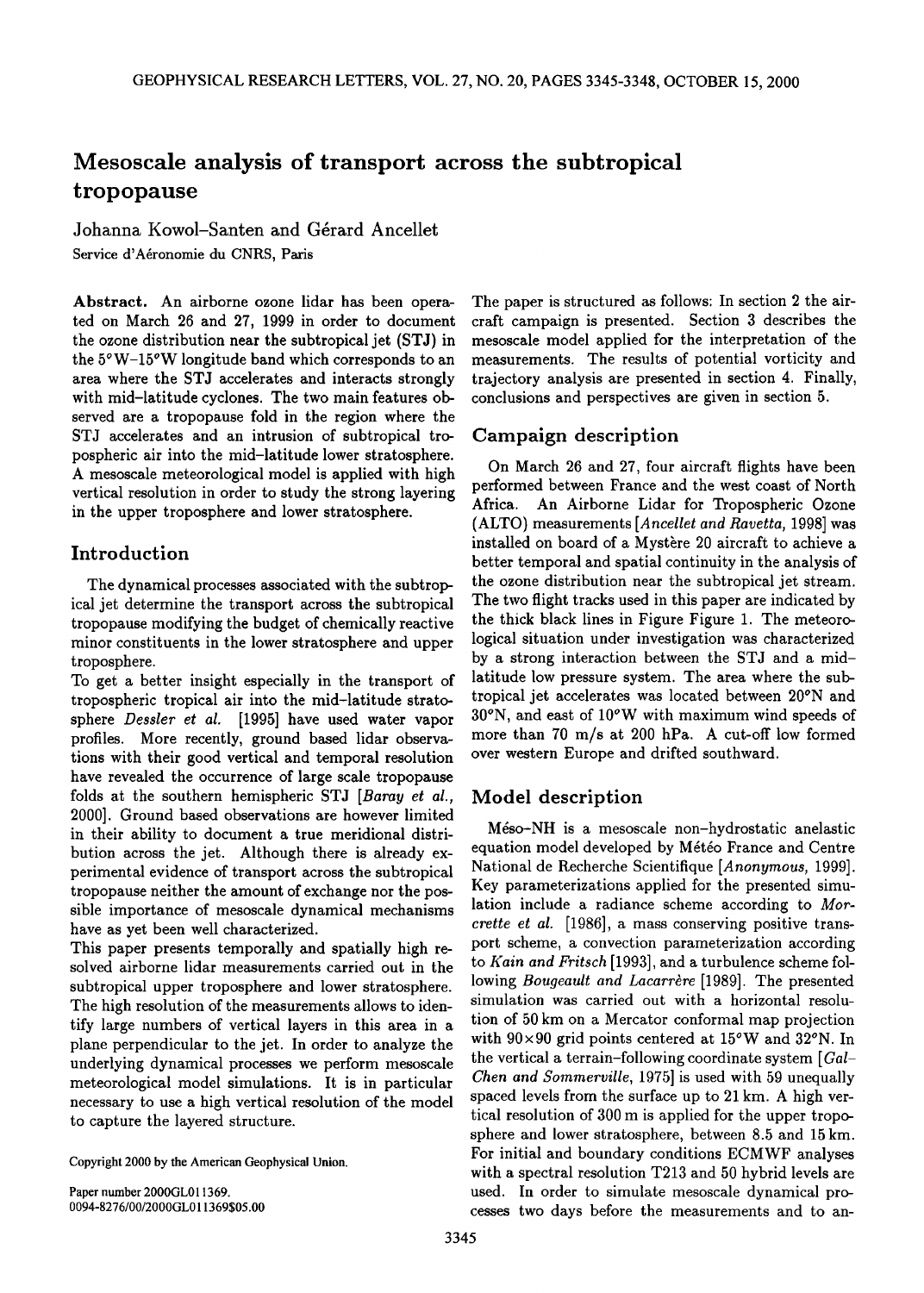o.o



Figure 1. Méso-NH potential vorticity at 370K on March 26 at 15 UTC (upper frame) and March 27 at 14 UTC (lower frame). The bold lines mark the flight tracks from Agadir to Nouhadibou on March 26 and from Agadir to Biarritz on March 27. PV values in heavy grey areas are less than 2 PVU.

longitude

10 V

30 W

alyze the temporal evolution of the observed features the model was initialized on March 24, 1999 at 0 UTC and run for a time period of 96 hours.

For the study of exchange across the subtropical tropopause two passive tracers were implemented into the model according to the potential vorticity distribution: a stratospheric tracer was initialized for PV>2 PVU and a tropospheric tracer for PV< 2 PVU.

Three-dimensional trajectory calculations were performed using the wind fields from Méso-NH with a temporal resolution of one hour. The parcel positions are updated every ten minutes by interpolating the modeled winds and advecting the parcels with a two-step iteration in three dimensions. The evolution of potential vorticity is calculated along the trajectories. Large ensembles of trajectories can then be used to quantify the exchange across the tropopause.

Considering the numerical and methodical differences between these two techniques one may place more confidence in the soundness of the flux estimates when the difference between the results remains small [Wirth and Egger, 1999].

#### Potential vorticity and trajectory analysis

Figure 1 shows the potential vorticity field at 370 K on March 26 at 15 UTC and March 27 at 14 UTC as calculated using Méso-NH results and the associated flight tracks.On March 26 the aircraft crossed the STJ. The ozone vertical cross section along the flight track is presented in Figure Figure 2. During the first thirty minutes of this flight the ozone distribution exhibits a layer of high ozone (200-250 ppb) between  $\sim 9.5$  and 11.0 km. On the cyclonic edge of the jet the isentropic potential vorticity shows strong gradients (Fig. 1). Vertical cross sections of potential vorticity across the frontal zone as well as along the flight track confirm the enfolding of the PV-layers 1 to 5 PVU down to  $\sim 9$  km on the cyclonic side of the STJ (Fig. 2). This shows the good quality of the Méso-NH analysis.

Backward trajectories calculated in this area show confluence of air parcels advected southeastbound from the North Atlantic and northeastbound from the subtropics. The area of confluence indicates the region of upper tropospheric frontogenesis which is prerequisite to the formation of tropopause folds [Keyser and Shapiro, 1986]. The area of frontogenesis is larger than observed at the mid-latitudes and extends over up to 3000 km. But, it remains smaller than the planetaryscale tropopause folds observed by Baray et al. [2000] in the Indian Ocean near the southern hemispheric STJ. During the first part of the flight from Agadir to Biarritz on March 27 the measurements were made on the cyclonic edge of the STJ. The wind gradients at 200 hPa were weaker compared to those found during the previous day meandering towards southern Spain. In the second part of this flight, the aircraft entered the edge of a mid-latitude cut-off low. The isentropic potential vorticity (Fig. 1) exhibits a tongue of low PV  $( $4$  PVU)$ between 30°N and 40°N. The analysis of the temporal evolution of this PV-anomaly together with 3D backward trajectories shows that it originates 4 days earlier at the east coast of North America. The development of an upper level ridge led to poleward transport of subtropical air. The upper level cyclogenesis and subsequent development of a cut-off low over south-western Europe interacted with this PV-anomaly on March 27 between 0 and 20°W.

In agreement with this northward isentropic transport of subtropical air and simultaneous southward transport of mid-latitude air the vertical distribution of ozone as observed by the airborne lidar (Fig. Figure 3) shows a layer of very low ozone  $(80-100$  ppb) between  $\sim$ 11.5 and 13.5 km on the top of a stratospheric ozone layer (400 ppb). In contrast to mid-latitude potential vorticity anomalies where convective clouds de-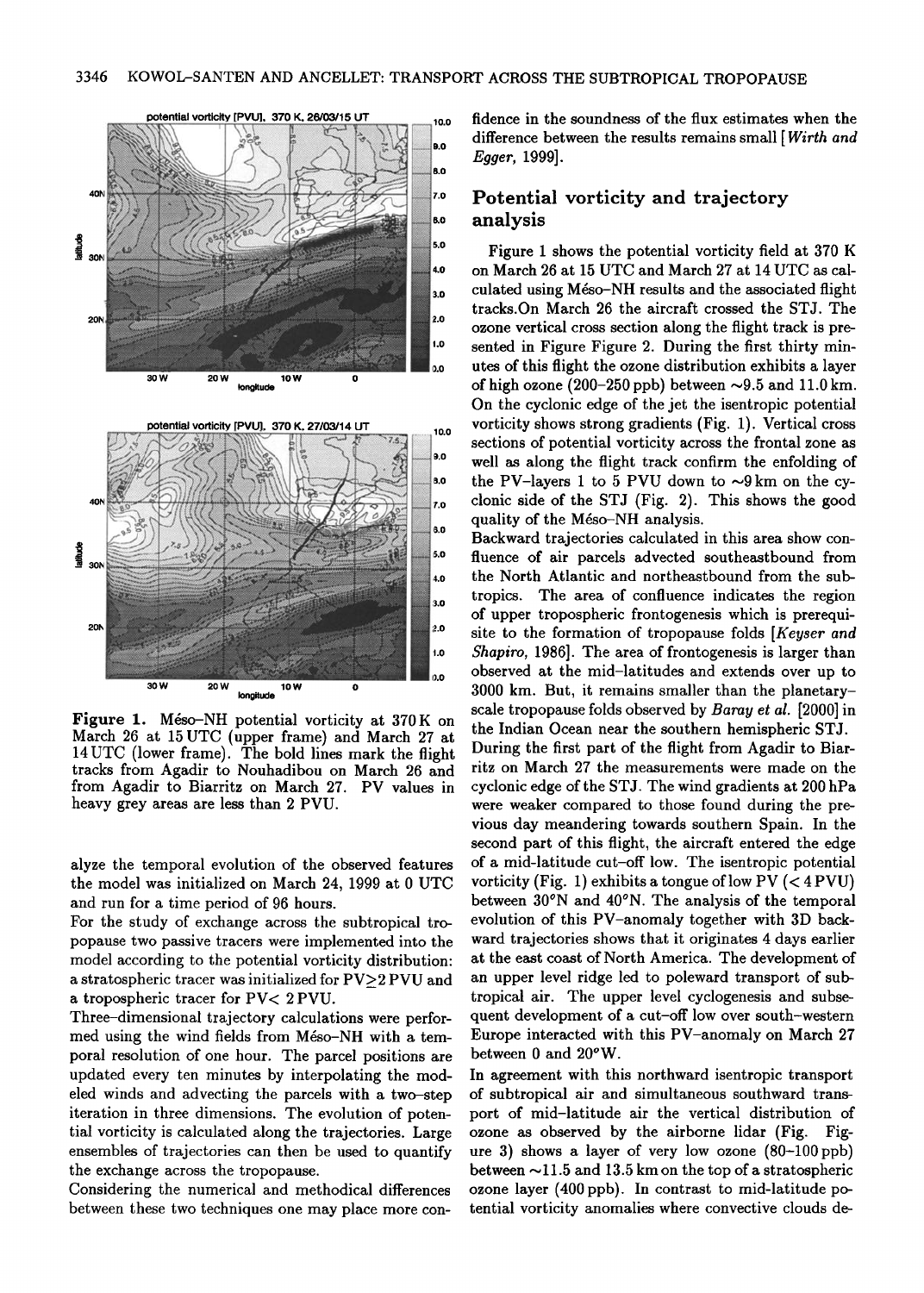

Figure 2. Vertical profile of the ozone mixing ratio (upper panel) and potential vorticity as calculated by Méso-NH (lower panel) along the flight track from Agadir to Nouhadibou on March 26, 1999.

velop [Ravetta and Ancellet, 1999], the vertical ozone gradient at the tropopause  $(100-200 \text{ pb})$  remained stable during the whole flight (Fig. 3). This confirms the strong dependence of the ozone vertical gradient on the development of convection. The observed subtropical tropospheric air mass extended in the horizontal over  $\sim$  500 km which coincides with the tongue of low PV moving towards southern Spain (Fig. 1). Threedimensional backward trajectories released at different altitudes along the flight track confirm the different origin of the sampled air masses. Parcels released between 170 and 230 hPa were advected eastwards within the tongue of low PV. Trajectories started above 170 hPa and below 230 hPa originate in the mid-latitude cyclone.

#### **Conclusions and perspectives**

The analysis of the ozone distribution at the northern hemispheric subtropical jet using high resolution airborne lidar measurements reveals strong layering in the tropopause region. The application of a mesoscale



Figure 3. Vertical profiles of the ozone mixing ratio (upper panel) and potential vorticity as calculated by Méso-NH (lower panel) along the flight track from Agadir to Biarritz on March 27, 1999.



Figure 4. Vertical cross section of the stratospheric passive tracer distribution (arbitrary units) and the 2-PVU-surface (bold line) on March 27, 1999 at 12 UTC along 27°N. The box marks the area where forward trajectories were released (see text).